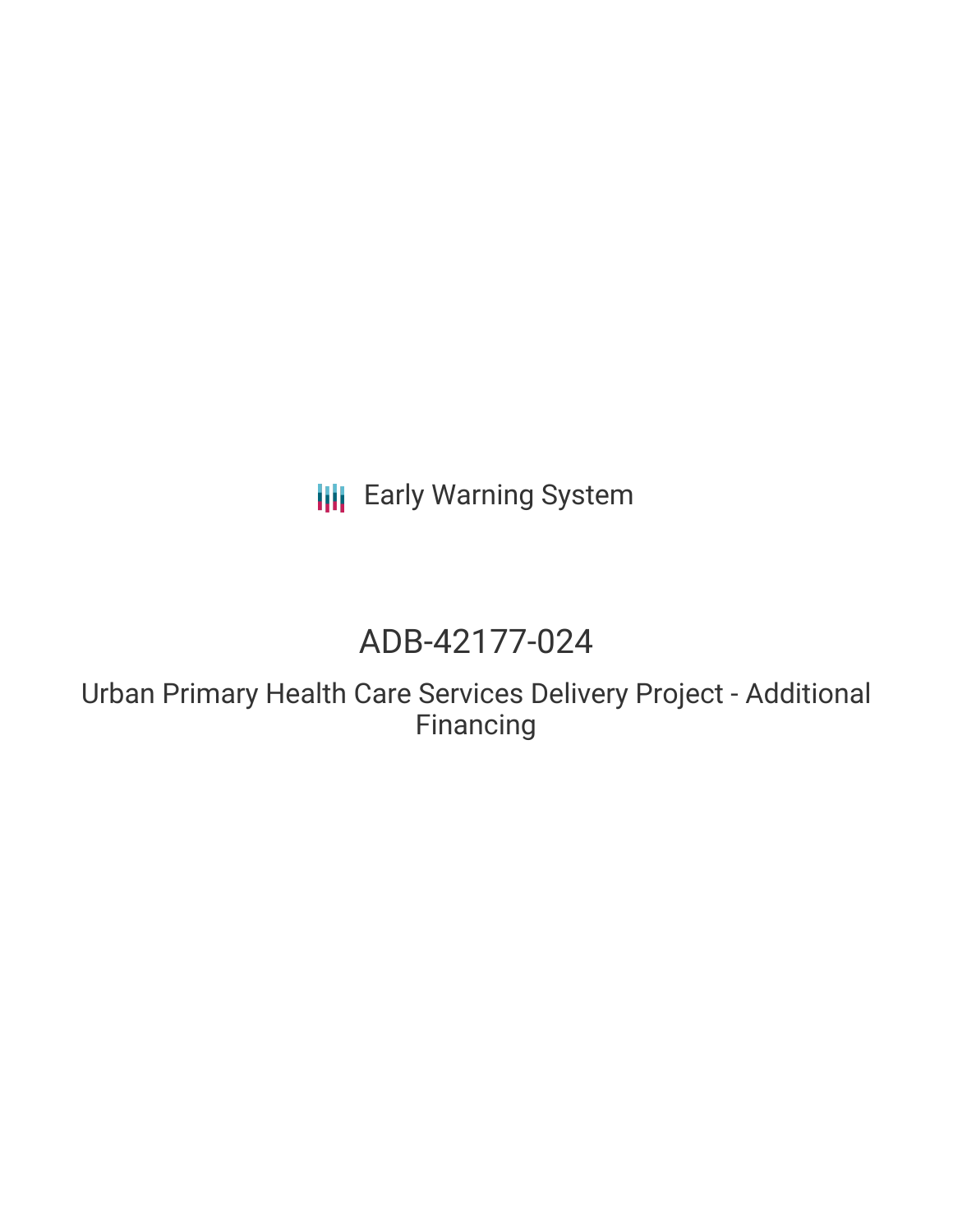

## Early Warning System Urban Primary Health Care Services Delivery Project - Additional Financing

#### **Quick Facts**

| <b>Countries</b>               | Bangladesh                   |
|--------------------------------|------------------------------|
| <b>Financial Institutions</b>  | Asian Development Bank (ADB) |
| <b>Status</b>                  | Approved                     |
| <b>Bank Risk Rating</b>        | B                            |
| <b>Voting Date</b>             | 2018-09-18                   |
| <b>Borrower</b>                | Government of Bangladesh     |
| <b>Sectors</b>                 | <b>Education and Health</b>  |
| <b>Investment Type(s)</b>      | Grant, Loan                  |
| <b>Investment Amount (USD)</b> | \$112.00 million             |
| <b>Loan Amount (USD)</b>       | \$110.00 million             |
| <b>Grant Amount (USD)</b>      | \$2.00 million               |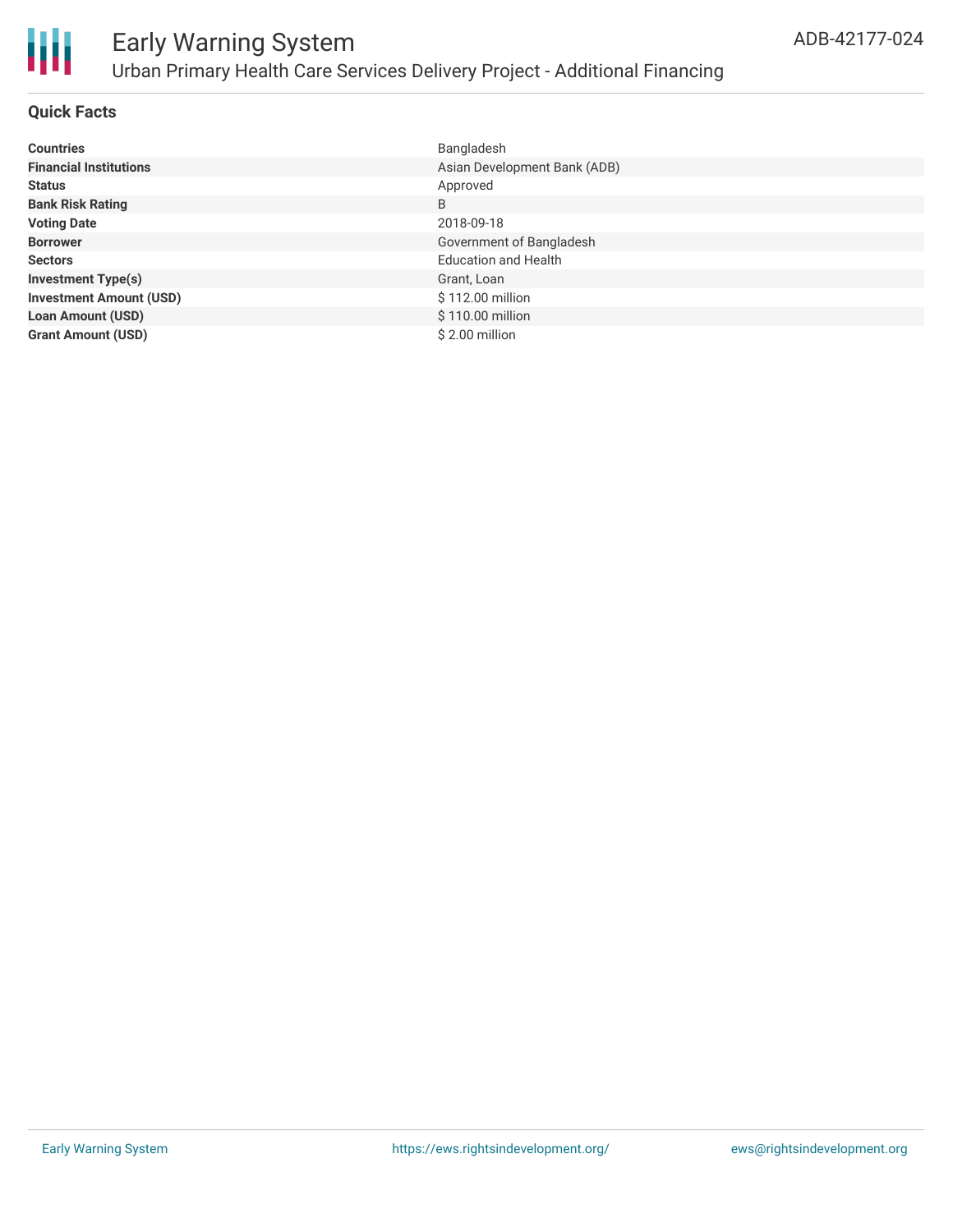

### **Project Description**

According to ADB website, the project builds on the existing partnership with the Local Government Division (LGD), Ministry of Local Government, Rural Development and Cooperatives (MOLGRDC) to strengthen and scale up provision of primary health services in urban areas, especially the poor and vulnerable, and address gaps in institutions and capacity for sustainable delivery of primary health services.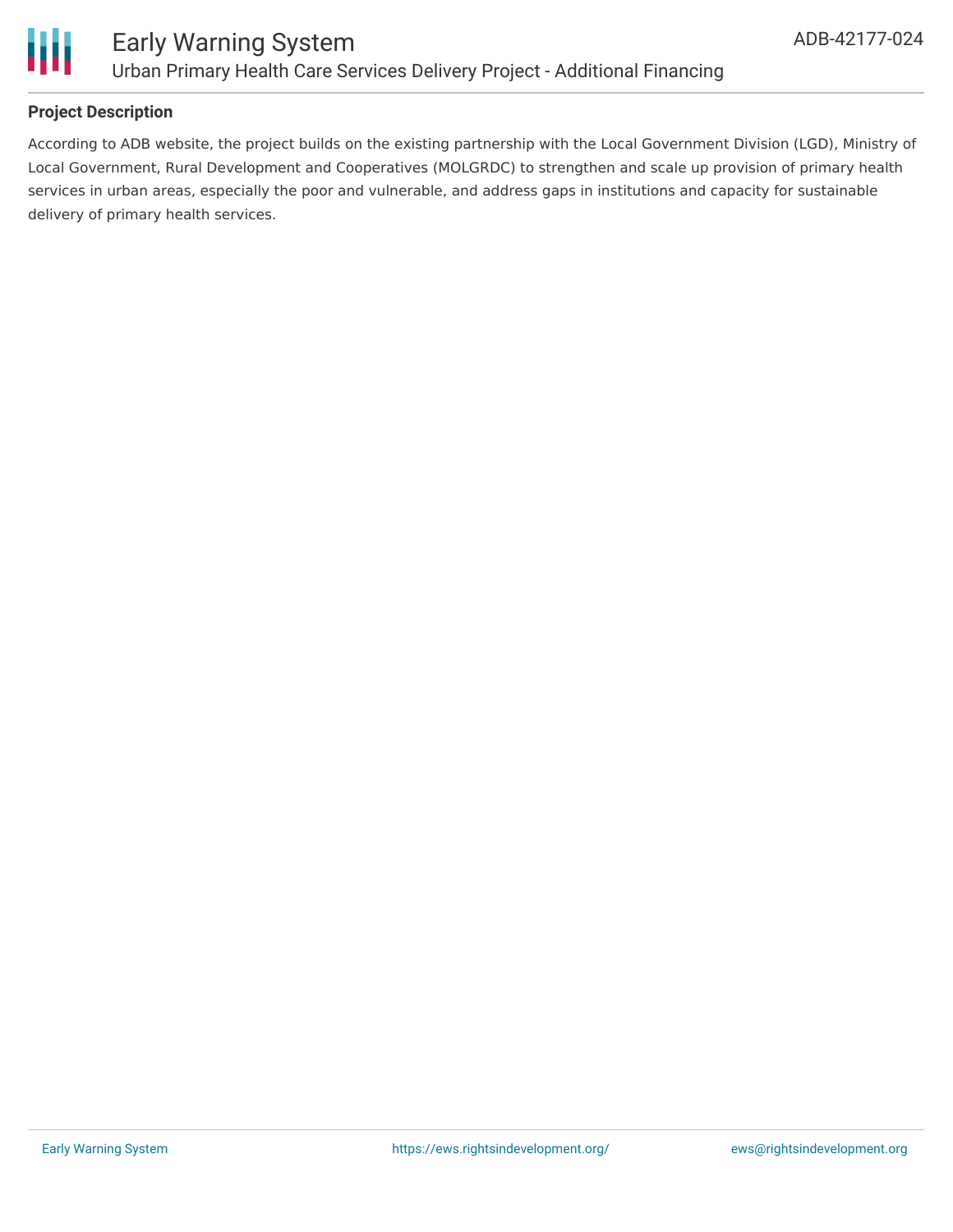

## Early Warning System Urban Primary Health Care Services Delivery Project - Additional Financing

#### **Investment Description**

Asian Development Bank (ADB)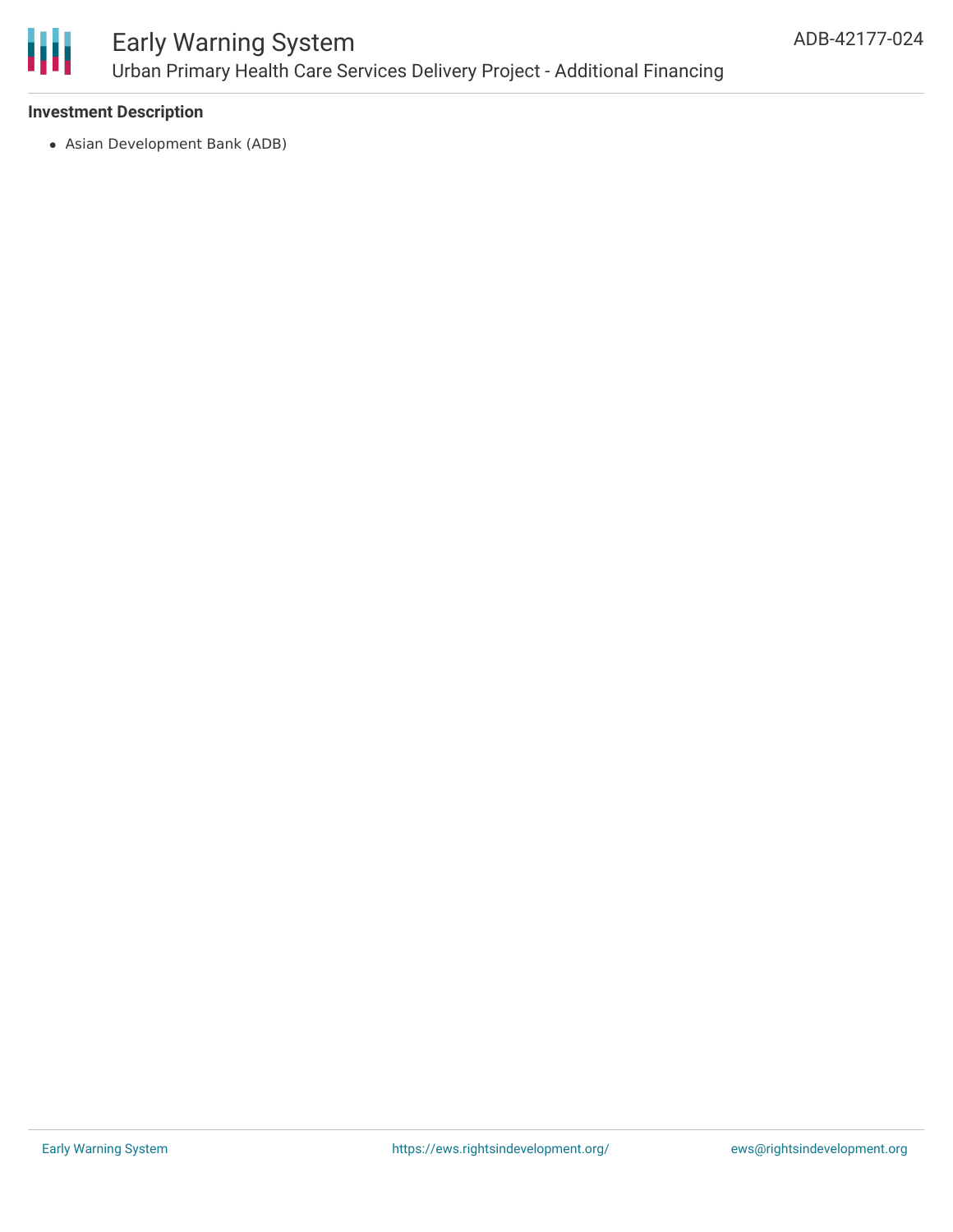

#### **Contact Information**

No contact information provided at the time of disclosure.

#### **ACCOUNTABILITY MECHANISM OF ADB**

The Accountability Mechanism is an independent complaint mechanism and fact-finding body for people who believe they are likely to be, or have been, adversely affected by an Asian Development Bank-financed project. If you submit a complaint to the Accountability Mechanism, they may investigate to assess whether the Asian Development Bank is following its own policies and procedures for preventing harm to people or the environment. You can learn more about the Accountability Mechanism and how to file a complaint at: http://www.adb.org/site/accountability-mechanism/main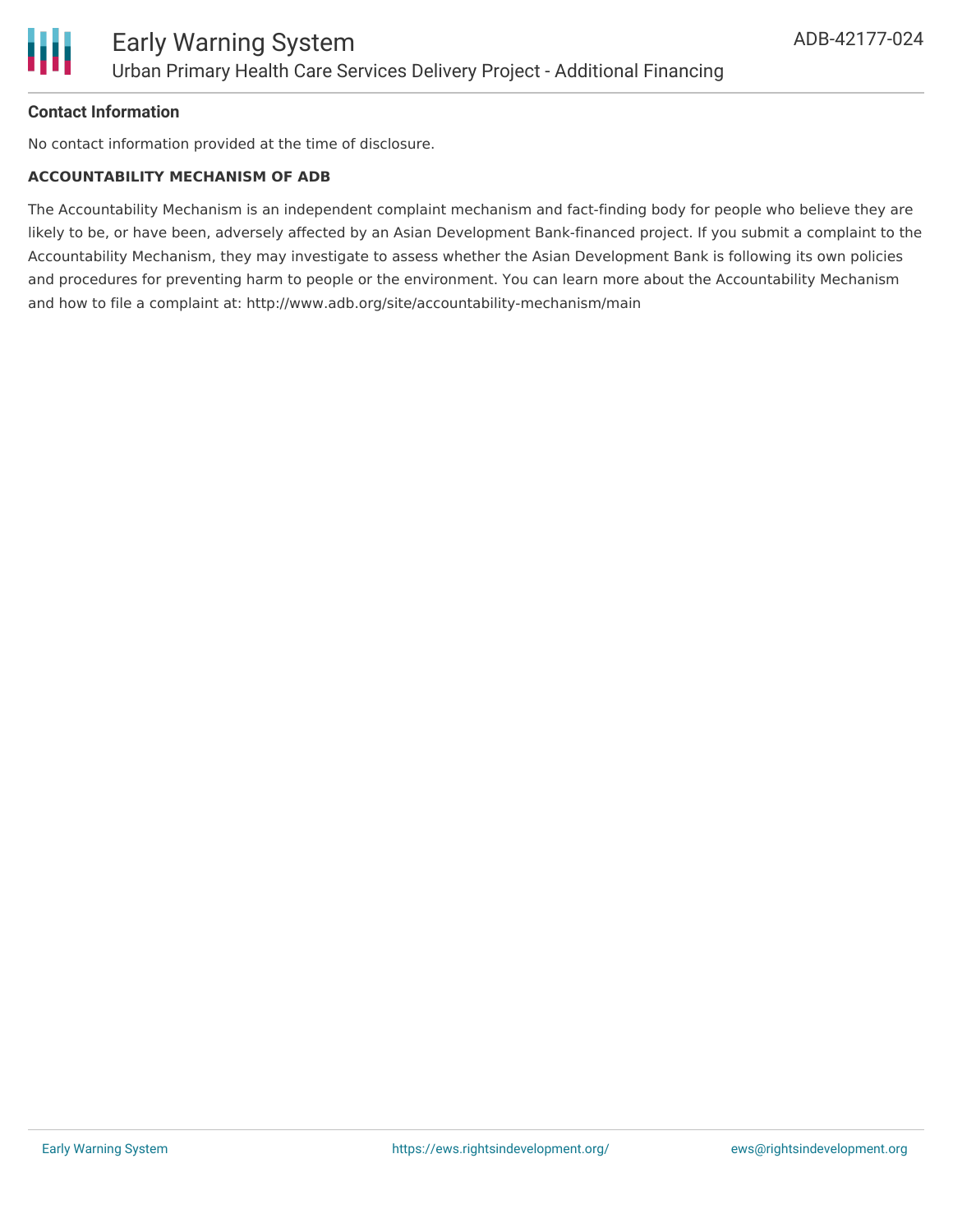## Early Warning System

Urban Primary Health Care Services Delivery Project - Additional Financing

#### **Bank Documents**

- [Contribution](https://ewsdata.rightsindevelopment.org/files/documents/24/ADB-42177-024_hILv6Oh.pdf) to the ADB Results Framework [\[Original](https://www.adb.org/projects/documents/ban-42177-024-rrp) Source]
- Country Economic [Indicators](https://ewsdata.rightsindevelopment.org/files/documents/24/ADB-42177-024_pXfwCh1.pdf) [\[Original](https://www.adb.org/projects/documents/ban-42177-024-rrp) Source]
- [Development](https://ewsdata.rightsindevelopment.org/files/documents/24/ADB-42177-024_JDN054O.pdf) Coordination [\[Original](https://www.adb.org/projects/documents/ban-42177-024-rrp) Source]
- [Economic](https://ewsdata.rightsindevelopment.org/files/documents/24/ADB-42177-024_fPcJ2xE.pdf) Analysis [\[Original](https://www.adb.org/projects/documents/ban-42177-024-rrp) Source]
- [Environmental](https://ewsdata.rightsindevelopment.org/files/documents/24/ADB-42177-024_eRXdHt2.pdf) Assessment and Review Framework [\[Original](https://www.adb.org/projects/documents/ban-42177-024-rrp) Source]
- [Financial](https://ewsdata.rightsindevelopment.org/files/documents/24/ADB-42177-024_SLeUD6y.pdf) Analysis [\[Original](https://www.adb.org/projects/documents/ban-42177-024-rrp) Source]
- Financial [Management](https://ewsdata.rightsindevelopment.org/files/documents/24/ADB-42177-024_oL4JfmX.pdf) Assessment [\[Original](https://www.adb.org/projects/documents/ban-42177-024-rrp) Source]
- [Gender](https://www.adb.org/projects/documents/ban-42177-024-rrp) Action Plan
- Grant [Agreement](https://www.adb.org/sites/default/files/project-documents/42177/42177-024-grj-en.pdf)
- Local [Government](https://ewsdata.rightsindevelopment.org/files/documents/24/ADB-42177-024_EdPZg9E.pdf) Institutional Assessment [\[Original](https://www.adb.org/projects/documents/ban-42177-024-rrp) Source]
- [Procurement](https://ewsdata.rightsindevelopment.org/files/documents/24/ADB-42177-024_xIeqtyc.pdf) Capacity Assessment [\[Original](https://www.adb.org/projects/documents/ban-42177-024-rrp) Source]
- Project [Administration](https://www.adb.org/projects/documents/ban-42177-024-rrp) Manual
- Project [Disclosure](https://ewsdata.rightsindevelopment.org/files/documents/24/ADB-42177-024.pdf) PDF [\[Original](https://www.adb.org/printpdf/projects/42177-024/main) Source]
- Project [Evaluation,](https://ewsdata.rightsindevelopment.org/files/documents/24/ADB-42177-024_qfLchEk.pdf) Lessons Learned, and Project Design Features [\[Original](https://www.adb.org/projects/documents/ban-42177-024-rrp) Source]
- Risk Assessment and Risk [Management](https://ewsdata.rightsindevelopment.org/files/documents/24/ADB-42177-024_OfP1iQ9.pdf) Plan [\[Original](https://www.adb.org/projects/documents/ban-42177-024-rrp) Source]
- Sector [Assessment](https://ewsdata.rightsindevelopment.org/files/documents/24/ADB-42177-024_u2rPyDi.pdf) (Summary): Health [\[Original](https://www.adb.org/projects/documents/ban-42177-024-rrp) Source]
- Summary of Project [Performance](https://ewsdata.rightsindevelopment.org/files/documents/24/ADB-42177-024_Knb2Lt3.pdf) [\[Original](https://www.adb.org/projects/documents/ban-42177-024-rrp) Source]
- Summary Poverty [Reduction](https://ewsdata.rightsindevelopment.org/files/documents/24/ADB-42177-024_Fptol8T.pdf) and Social Strategy [\[Original](https://www.adb.org/projects/documents/ban-42177-024-rrp) Source]
- Urban Primary Health Care Services Delivery Project Additional Financing: [Environmental](https://ewsdata.rightsindevelopment.org/files/documents/24/ADB-42177-024_CvIz077.pdf) Assessment [Original Source]
- Urban Primary Health Care Services Delivery Project Additional [Financing:](https://ewsdata.rightsindevelopment.org/files/documents/24/ADB-42177-024_AaQc0jJ.pdf) Gender Action Plan [\[Original](https://www.adb.org/projects/documents/ban-42177-024-gap) Source]
- Urban Primary Health Care Services Delivery Project Additional [Financing:](https://ewsdata.rightsindevelopment.org/files/documents/24/ADB-42177-024_Dn03u0t.pdf) Initial Poverty and Soci [\[Original](https://www.adb.org/projects/documents/ban-uphcsdp-af-ipsa) Source]
- Urban Primary Health Care Services Delivery Project Additional Financing: [Procurement](https://ewsdata.rightsindevelopment.org/files/documents/24/ADB-42177-024_sqXljob.pdf) Plan [\[Original](https://www.adb.org/projects/documents/ban-42177-024-pp) Source]
- Urban Primary Health Care Services Delivery Project Additional Financing: Project [Administration](https://ewsdata.rightsindevelopment.org/files/documents/24/ADB-42177-024_pDuSJ47.pdf) M [\[Original](https://www.adb.org/projects/documents/ban-42177-024-pam) Source]
- Urban Primary Health Care Services Delivery Project Additional Financing: Project [Preparatory](https://ewsdata.rightsindevelopment.org/files/documents/24/ADB-42177-024_HXzk7hD.pdf) Tech [\[Original](https://www.adb.org/projects/documents/ban-uphcsdp-af-pptar) Source]
- Urban Primary Health Care Services Delivery Project Additional Financing: Report and [Recommendatio](https://www.adb.org/projects/documents/ban-42177-024-rrp) [Original Source]